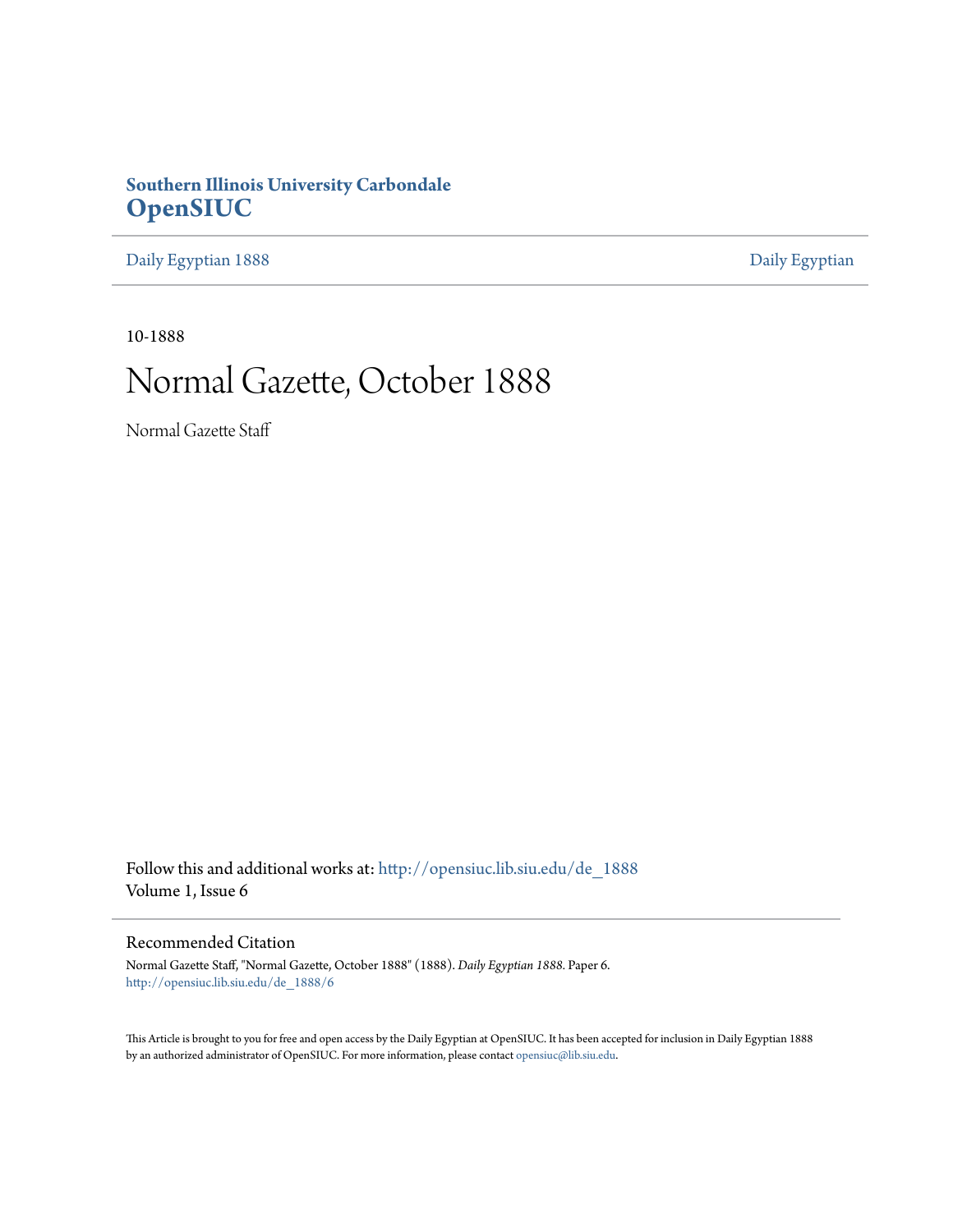

CARBONDALE, ILL., OCTOBER, 1888.

# GAZETTE.

### エロヱ"

 $VOLI$ 

### SCHOOL DIRECTORY.

BOARD OF TRUSTEES.

NORMAL

"FIAT

BOARD OF TRUSTEES.<br>
HON. THOS S. RIDGWAY, Prest., Shawneetown.<br>
HENNY C. FAIRBROTHER, M. D., E. St. Louis.<br>
HON. ROBLEY D. ADAMS, Fairfield.<br>
E. J. INGERSONL, ESQ., Secretary, Carbondale.<br>
HON. SANUEL P. WHEELEN, Springfie

FACULTY.

FROBERT ALLYS, FROUDITY.<br>
ROBERT ALLYS, FROBERT and Lecturer of Pedagogy, Ethics and Æsthetics.<br>
CHARLES W. JEROME, Teacher of Latin Lauring and Literature; and Registrar.<br>
Jones Hurl., Teacher of Psychology, Pedagogy, 198

DANIEL B. PARKINSON, Teacher of Natural<br>Philosophy, Chemistry and Astronomy.

MARTHA BUCK, Teacher of Grammar and Ety-

mology<br>Geonog H. FRENCH, Teacher of Natural History and Physiology; and Curator.<br>Esrnenc C. FINLEY, Teacher of History; and<br>Librarian.

SAMEEL M. INGLIS, Teacher of English Literature, Elocution, Vocal Music and Callsature,

neuros.<br>
INEZ I. GREEN, Teacher of Geography, and<br>
Assistant in Algebra and Arithmetic.<br>
Marilda Prawing.<br>
Calgebra .<br>
Calgebra .

GEORGE V. BUCHANAN, Teacher of Mathe-

mattes.<br>
Haves F. BELL, 2d Lieut. 7th Cav., U. S. A.,<br>
Teacher of Military Science and Tactics.<br>
ANX C. ANDERSON, Assistant in Training De-<br>
partment.

MARY A. ROBARTS, Teacher of Book-keeping, and Assistant in Reading, Writing and

and Assist

Lizzie M. SHEPPARD, Assistant in Grammar<br>Department.



-Miss Belle Kimmel, class of '83, has wandered away to the sunny clime of Western California and enrolled herself among the teachers of the Golden State. She dates her letter from Monticello, where she says she has a very pleasant school. She speaks of the GAZETTE as "A golden link which binds us to past recollections."

 $\mathbf{A}$ Charles J. Huey adds his name to the students' list of the S. I. N. U. in California. He is now attending the State Normal school at Los Angeles, where he expects to graduate and then join the pedagogues of California. His old friends can reach him by addressing a letter to 320 South Hope St., Los Angeles. Cal.

C. A. Vancil, being very much pleased with Nebraska and its school system, is teaching a school at Cortland, for which he receives \$40 per month.

The GAZETTE has a time keeping up with Vancil, as he has been established at Asylum, Lincoln and Cortland, all within the past year; but he remembers to report, which aids us greatly.

## $\ddotsc$

Miss Kate G. Hackney will spend the fall term at her home, Atwater, Ill., with the expectation, if her health permits, of entering school the winter and spring terms. She seems to have a big spot in her heart for the Socratic Society, and says she hopes she is not entirely forgotten. Never. The So-<br>cratics are not given to that kind of forgetfulness.

laid down the birch and began the old friends at the University would be mation.

study of law with Moore & Berger, of Kansas City. Mo. He enjoys his new work, and is much pleased with the city. He has The GAZETTE's best wishes for his success in his chosen profession. He can be reached by addressing 516 Minnesota Ave., Kansas City, Mo.  $2 + 1$ 

Scott Crews, who came to the University from Elkville, is now teaching near Ava, this county. He says he thinks his school is a very desirable<br>one, and we hope that he will have no occasion to change his opinion.

### $\mathbf{A}$

Miss Louise E. Phillips, class of '87, who has been teaching in Cairo, her home, since graduation, is now attending the New England Conservatory of Music, Franklin Square, Boston. She says that the visits of the GAZETTE are very much enjoyed by her.

 $\rightarrow$ 

Mr. B. H. Moore begun his second term of school near Dundas, Sept. 3. He attributes much of his success to his work at this University On Ang. 24, he was married to Miss Libbie T. Severance, of Calhoun, Ill. He speaks warmly of his old Normal acquaintances, and says he hopes to attend again in the near future.

## 德he : **Alumni.**

## CLASS OF '88.

Charles M. Morgan is now established as a student in the law department of the Michigan University, at Ann Arbor, Mich. He writes to some of his old friends that he feels very much at home, and is pleased with the sehool.

Mary Leary entered upon the duties of assistant in the Makanda schools on Monday, October 1. This is her second term in that place, which goes to prove that she is a success as a teacher.

William H. Hall assumed the duties of superintendent of the Carbondale public schools on September 24, He has entered upon his duties in a manner that will no doubt insure his success.

William A. Reef began a term of school at Tunnel Hill, Johnson county, on October 1. He seems to have not found as much necessary school apparatus as the training department affords, but, as he knew how to get it, he now has chalk, erasers, etc., enough for his school work.

Kate E. Richards is employed in the intermediate department of the public schools of Delphos, Kansas, her home. Although many miles away, she has many inquiring friends at the Southern Illinois Normal University.

Callie E. Johnson will spend the winter at home reading, and studying music. She is thinking some of teaching after this year's rest.

Maggie E. Whatn is another of the class of '88 who is spending this year in rest. She did not take a school, but

glad to have her visit them when convenient.

Frank E. Trobaugh is teaching at Pleasant Grove, about four miles west of Carbondale. He is nicely situated, and is very naturally at home in the schnol-room.

David W. Lindsay is now kept busy with the duties of superintendent of the Greenville public schools, where he will no doubt meet with<sup>\$</sup>the success he merits.

Miss C. J. Bribach visited Carbondale during vacation, but since that time has remained among the "nnbeard-from;" but we suppose she is neard-from; but we suppose sue is<br>passing the winter at her home in<br>Cairo. If she is not, we would be glad to be corrected.

Lulu Baumberger is passing the time as first assistant in her home school, Greenville, Ill.

Ada Hickam is teaching in Jackson county near Carbondale She is another of the class of '88, who has not resnanded to our call for information.

J. N. Street is occupying the position of principal of the Kinmundy schools, where he is ably assisted by his wife.

John Marten, class of '83 is now editor of the entomological department of the Prairie Farmer.

Stenben B. Wham, class of '87, has charge of the Tamaroa schools this year, and is well received by the Tamsroa people.

Ada Dunaway, class of '85, has been very ill for some time at Springfield, where she had been visiting. We are glad to state that she is so far recove<br>ered as to be able to return home.

Dr. J. T. McAnally, class of '78, is now a licensed preacher in the Southern Illinois conference of the M. E. church; but will return to Evanston theological seminary for the year.

Mary C. McAnally, class of '78, is taking a rest this year and is at her home in Carbondale. This is the first year Miss M. has been out of the school room since her graduation.

A visit to room 12 assures us that Miss Lizzie M. Sheppard, class of '80, is as well pleased with her new position as the members of the grammar grade are with their teacher.

D. B. Fager, class of '83, is established as principal of the schools of Collinsville, Ill.

F. M. Alexander still remains at Murphysboro as the popular pastor of the Presbyterian church at that place. He has promised us another of his poems for publication in the near futura.

Prof. G. V. Buchanan was too busy with the duties of his department and the care of his baby girl to prepare the<br>Alumni notes for this issue; but we hope that he will be ready by the November number. We also hope the members of the association will be prompt in Lewis E. Johnston, class of '87, has is at her home in Marion county. Her turnishing him with the desired infor-

COLLEGE Y. M. & Y. W. C. A.<br>The regular Sabbath afternoon meetings of these two valuable asso-

 $NOLB$ 

clations have thus far this year been unusually interesting and well attended. The first meeting after the openiug of<br>the term was led by Prof. Parkinson, giving a most beautiful outline of the christian's reward. The next meeting was conducted by Miss Buck. The subject of the hour was "Being before doing," and was so presented that all were profited. The following Sabbath Mr. J. D. McMeen occupied the time in giving a detailed report of the State Y. M. C. A. convention held at Rock Island. The speaker was the only delegate to this convention from the institution. At the next meeting Prof. Jerome reviewed the journeyings of the Israelites, starting at Rameses in Egypt 1491 B. C. and noting the stopping places and principal events as far as Mt. Sinai. Last Sabbath Miss Daisy Gage conducted the exercises. Subject. "Paul's draft on God's bank." Many practical points were brought out and several excellent hints were given by many of those taking part.

At the World's conference of Assoications at Stockholm last August, the week of prayer for this year was fixed to begin November 11, proximo. No Association can afford to allow this opportunity to pass by wholly unimproved. Not only will Associations in this country be engaged in this week of prayer, but hundreds of Associations in foreign lands will like wise be enlisted. It was observed last year by over seven hundred American Associations, and it is confidentially expected the number will be greatly increased this year. The friends of the cause every-.<br>where see great reason in the marked and very decided progress of the work for special thanksgiving to the Father of all, and earnestly join in a prayer or and continued blessing upon every<br>effort for the welfare of the young.<br>Topics for the week of Prayer. Sun-

or  $\cdots$  of this continued blessing upon ever a effort for the welfare of the young.<br>Topics for the week of Prayer. Sun-<br>day—Have you seen Him? John 1:29.<br>Luke 18:33-43. Monday—Curious,<br>Saved, Luke 18:1-10. Tues-<br>day—Drit ness, John 2:19-20; 8:12. Thursday—<br>The Danger thorougly understood but<br>not avoided, Prov. 6:1-13, Neh. 18:26,<br>1 d. Cor. 10:13. Priday—A wise mer-<br>chant, Matt. 13:45-46, Luke 14:33. Sat-<br>nrday—Noo afraid to stand alone, 2

### CUPID'S WORK.

Mr. James E. Wooters and Miss Laura E. Magness, a student of last year, were united in marriage at the residence of the bride's parents, Salem. Ill., on Wednesday evening, October 3. Mr. Wooters is principal of the Du-Quoin school.

Mr. Arthur E. Parkinson and Miss Mamie Plack, of Lebanon, Ill., joined their future hopes, at that place, on October 3. Mr. Parkinson graduated from this institution with the class of 82. He is now a successful lawyer of Kansas City, Mo., at which place they will make their home. All of Mr. Parkinson's old friends will join with us in wishing them many years of happiness.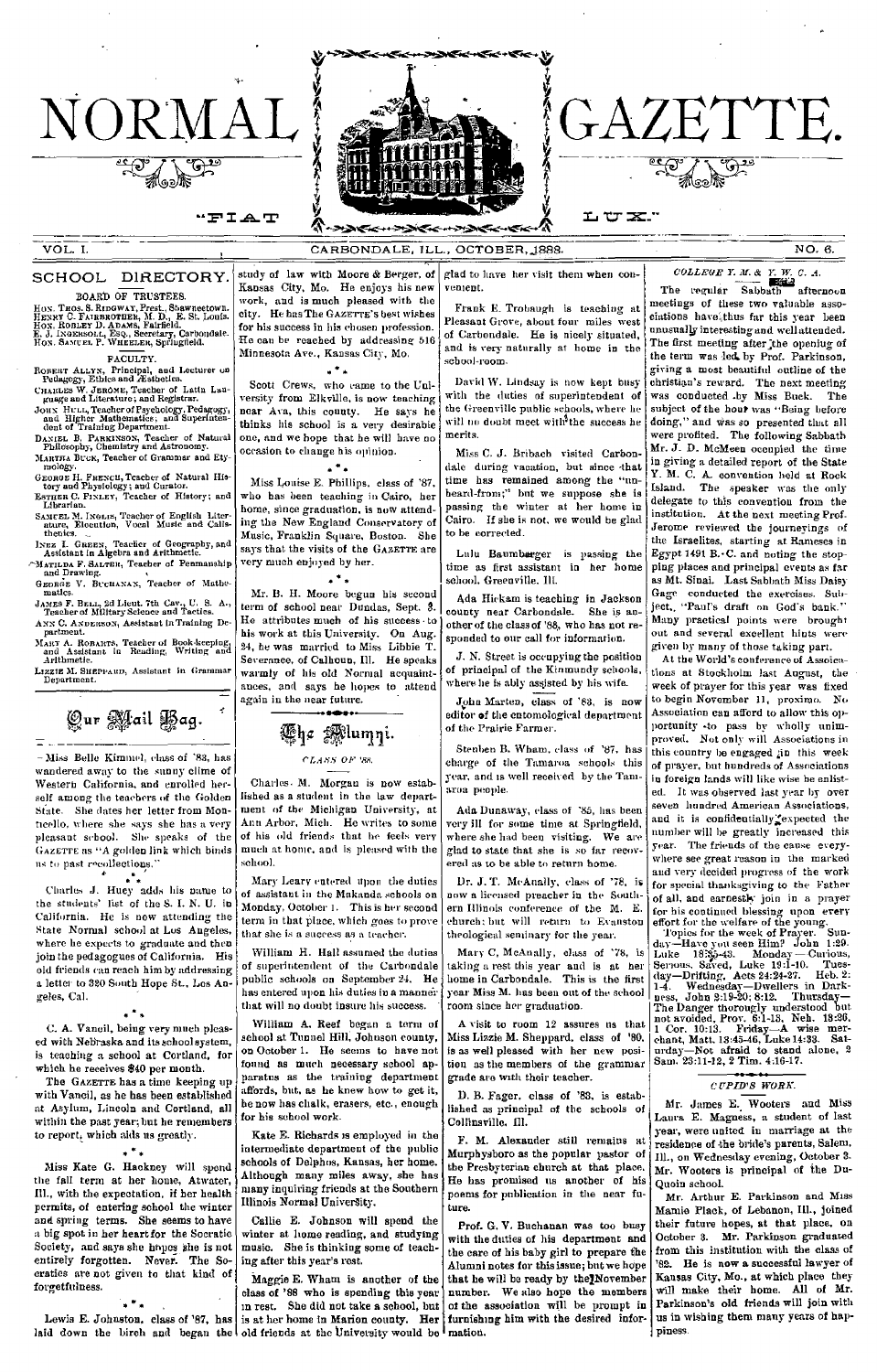50

 $\bullet$ 

## Sontributed.

ENTOMOLOGY. GEORGE H. FRENCH.

It is not many years since to do anything with insects-to be a "bughunter," in other words-was a sure sign that the person was a fif subject for the insane asylum; or, if not quite that, was looked upon as baving a mild form of lunacy, and was an object of pity. But that time is rapidly passing away. One can not go to California today and secure a position as teacher in the schools of that State without, not only a knowledge of Zoology in general. but he must have a knowledge of at least the elements of Entomology; for now that State requires that Entomolgy shall be taught in her public schools. Why? Because the people have found out that to raise fruit successfully-and fruits are a principal product of the State-they must be able to successfully fight the insects that would destroy their crops. Farms have increased from five to ten fold in value there since they have found they can cope with their orchard insects. What is true of California ought to be so of Illinois; but it is not, to the same extent, at least, for the people as a whole do not realize the importance of the subject. Every teacher should know not only the general structure of insects, but something of the habits of a few of our more common species.

In structure, insects have three easily recognized parts: the head, thorax and abdomen. On the head are found the eyes, the antenne or feelers, and the month parts, variously modified in the different orders. The eyes are not single, but each mass, or what looks to be a large eye on the side of the head, is made up of a great many little eyes, closely packed together like the cells of a honeycomb, each eve with its crystalline leas and branch of the optic nerve. By this means the insect sees in front, to the side or behind, without turning the head but by different eyes, each taking cognizance of what is before it: and there are many reasons for believing that they have keen sense of sight. The antennæ are usually spoken of as feelers; but while they undoubtedly are used for that sease. I believe they are also for smelling; and, strange as it may seem, the sense of hearing is not on the side of the head as with us, but sometimes in a leg, at others in the thorax, and wherever it will best serve the purpose.

The thorax supports the legs and wings. It has three joints; to the first is attached the first pair of legs, to the second the second pair of legs and the first pair of wings, and to the third the third pair of legs and second pair of wings. I will not speak here of the internal organs, but such as are readily seen from the outside. On the sides of the abdomen are to be found the stigmata or breathing pores, through which air is taken into the interior for aerating the blood, and the tip of the abdomen is often supplied with a sting or an ovipositor.

Insects undergo three more or less distinct changes after hatching from the egg, known as the larva, or wormlike stage; the pupa stage, usually quiescent; and the imago, or adult stage. Among those that pass through these three complete stages of transformation, all the growing is done while the insect is in the the larva stage. A large fly is not the same as a small fly, only older; but is of a different kind.

Insects are usually divided into seven orders, or, according to some writers, as the Peach-tree Borers, and a few

sub-orders; though Dr. Packard, in his others, fly in the day-time, and may be last work, "Entomology for Beginners," divides them into sixteen orders. The first of these, in the seven-order system, is Hymenoptera, or membrane-winged These are represented by the insects. Wasps, Ants, Sawflies, etc. Bees, They have four membranous wings. the mouth with two sets of jaws, one for biting or cutting and the other for sucking-the latter used in collecting honey in the honey-eating species. Many of these are beneficial insects, as the Bees in making honey; and the Ichneumon Flies, which are parasites on other insects, doing more than insecticides in keeping injurious insects in check. Did you ever see a "tomato worm" covered with small white cocoons? Those cocoons were spun by the larva of a small Ichneumon fly that had deposited her eggs just beneath the skin of the worm, the larvæ hatching from these feeding on the nutritive substances of the worm till they attain their growth, when they come through the skin and make their cocoons and the worm dies.

The Bumble Bee (Fig. 1) is known to every boy who has had any country life in his existence These and the Hon-

ev Bees have three forms in every colony, males or drones, females or queens,

 $Fig. 1.$ and workers or imperfectly developed females. A cell is made, an egg deposited in it, and the cell filled with pollen as food for the young grub. There is just enough of this to take the grub through what is known to entomologists as a stunted growth, and in this growth the vegetative organs develop digestion. respiration and circulation, but leave the reproductive dormant-all but the sting, which is the ovipositor changed from an organ for placing eggs in cells to a weapon of offense and defense.  $Tf$ the cell is made larger, and filled with pollen, there is a development of all the organs, and a queen is the result. Ants have three forms in their colonies. males, females and workers-and Norton says a fourth, which he calls soldiers, and says they may be known from the others by their larger heads.

Lepidoptern stand next, known as<br>a "scaly-winged" insects. These the have four wings, both pairs covered with a fine dust that rubs off easily, and is left on the fingers when one is handled. The wings are broad, and altogether much larger than the wings of the other orders, giving these insects a grace in flight not seen in the others. The mouth is formed with a long, slender tube, formed of two pieces, and when not in use is coiled up like a watch-spring, beneath the head, between the organs called palpi. The larva, called caterpillar, is usually well known in some of its forms as the Army-worm, Cut-worm, Silk-worm, Apple-worm, etc. The pupa of the Butterflies is usually naked, and suspended from some object by the tip (Fig. 2), or the tip fastened in the

same way with a loop thrown under the middle of the body; but the pupa of moths are often covered by silk. Butterflies usually fly in the daytime, have bright colors, and

 $\Gamma$ 10.2 the antenne always ends in a knob or enlargement. Moths have various shaped antennæ, but whatever their shape they never are knobbed. Figure 3 represents one of our nightflying species, that may be found on warm days in summer on the bark of forest trees. A few of the moths, such

are of uniform thickness, represented found. like butterflies, sporting around by Plant Lice. Tree Hoppers, etc.

The



NORMAL GAZETTE.

flowers in the bright sunshine, but the most of them fly at night.

Diptera, or Flies, have only two wings, the posterior pair being absent, and in their place a pair of knobbed projections called balancers. Figure 4 fairly represents an insect of this order.

though some of them, as Mosquitoes, Crane Flies and Asilus Flies, have the body much longer, in proportion to the size of the insect, than this.

FIG. 4-A FLY. young or larvæ of flies are called maggots, and they are footless. We often think of flies as injurions insects, and the Hessian Fly, Bot Fly, House Fly, Blow Fly, etc., come to our minds as illustrations; but there are some that are beneficial, such as the Syrphus Flies, whose young live on plant trees, the Tachina Flies, that are, .<br>with the Ichneumon Flies, parasites in other insects, and the Asilas Flies, that are to other insects what hawks are to other birds.

We may next notice Coleoptera or Beetles, baving the front pair of wings hard, not used for flight but simply as a covering to the true wings that are back of them, and when not in use folded both longitudinally and transversely under the sheath wings. These insects have biting jaws, formed like the jaws of all insects, of chetine, a hardened albumen that forms the outside of all insects, but in the jaws of some of the beetles is hard enough to readily gnaw through an oak plank; and one writer says that one gnawed his way out of a tin can. In some of these, as the Curculios, the auterior part of the head is lengthened with a long snout, on the end of which are placed the jaws, with the antenne about in the middle of the snout. The Plum Curculio, Wheat Weevil, Nut Weevil, etc., are illustrations of this group; while the Potato Beetles, May Beetles and Spring Beetles may be mentioned as other injurious species. Many, however, are beneficial, feeding on other insects, such as the Tiger Beetles, Lady Birds, etc., while the Carrion Beetles are beneficial by removing or feeding upon dead animals. The preceding four orders all undergo complete transformations, or have distinct larva, pupa and imago stages. The remaining, those which we must briefly notice, do not have these distinct stages, the young resembling in all stages of growth the parent, except in size and the absence of wings.

The Hemiptera have the basal half of the wing, in most cases, thicker than the outer half, and the mouth is fashjoned into a beak used for piercing the skin or bark of plants and sucking therefrom the sap. These are the true "bugs," mostly injurious, and may be known under the various names of Squash Bug, Bed Bug, Cicada, etc.;

The Ortbootera are known as the straicht winged insect, the wings being of unequal size, the front wings narrow and stiff, the hind wings larger and folded like a fan when at rest so that they may be covered by the anterior pair. Grasshoppers. Katydids, Crick-.<br>ets, etc., are familiar illustrations. There are many of them of the music makers among the insects, though the Cicadas also, and some of the beetles make a noise. And one of the strange things about these insects is the way in which this noise is made. It is not by the mouth, nor by any apparatus like the human glottis when air passing over the edge of a membrane sets it to vibrating, but by rubbing two mem-<br>branes together. Thus the Katydid rubs the back of one wing near its base against the back of the other, and all the rest of them "sing" in the same way. These singers do not have sore throats when asked to sing. With them the male is the singer, while with the mosquitos it is the female that sings and bites.

The Neuroptera are called nerve winged insects, not because they have so many of what are known in anatomy as nerves, but because they have a very complicated framework to their wings, these being called "nerves" or "veins." These are mostly beneficial insects, feeding on other insects in both the larva and perfect states, such as the Dragon-fly, Lace-winged fly. Boat-fly, etc., while there are a few placed in the group, the Spring Tails. wingless insects, that are injurious, feeding on clothing and other substances in houses.

There is a general belief among most people who have never studied their habits, that many insects are extremely dangerous. Thus, for a Mantis, "Devil's Horse," to get onto the clothing or hand of many would throw them into convulsions, as they believe they would bite and that the bite would be fatal. The fact is, the bite of no true insect is poisonous, unless it be to a slight extent the piercing beak of the fica and mosquito; and second, the Mantis will not bite. A Dragon fly.<br>"devil's darning needle" is also an object of terror, as are also all large catharmless. A man at one time brought a large Cecrapia caterpillar to my house in my absence. Mrs. French took the larva from the split stick in which he had brought it,' not daring to touch it with his hands, when he at once said, "Take care, it will bite you. I once knew a woman to be bitten by one of these, and she died in<br>five minutes." The fact is, he did not know any such thing. The caterpillar is perfectly harmless.

## GEOGRAPHY. INEZ I. GREEN.

In order to appreciate the beauty and importance of any branch of study to be pursued, either in the school room or without, we should first comtemplate the subject. The very prominence of the old Greek word "Ge" indicates the pre-eminence which, in this science, our own planet, rather than others, receives. The earth is an old subject, it is true, but one of which we never tire. Whole-generations, living one after another upon its face, might pass their lives in studying its phenomena without comprehending their full beauty. There is not even any special science having for its aim some portion of the terrestrial surface, or some particular series of its products, which does not present to with another group in which the wings our savants an inexhaustible field of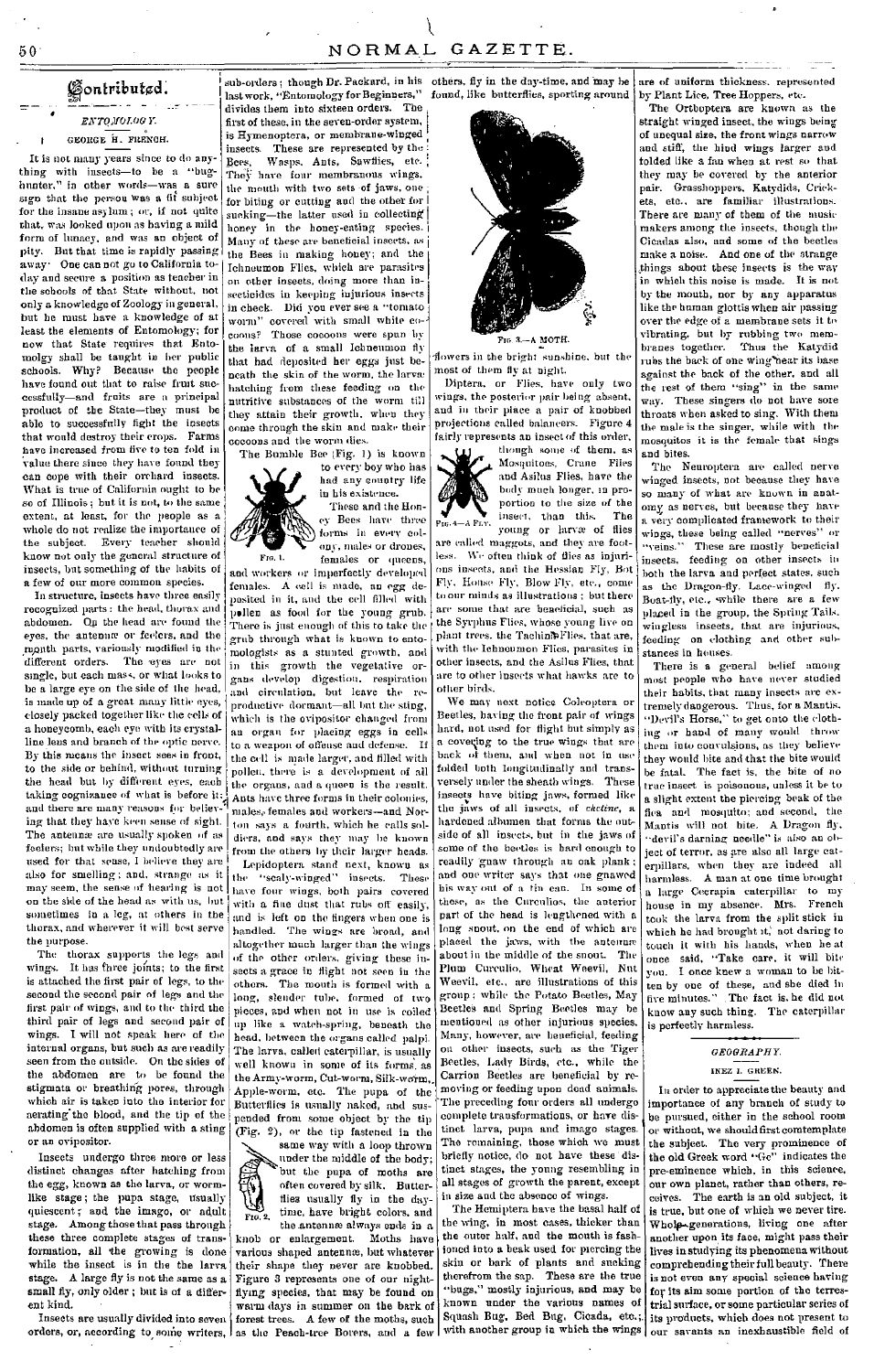inquiry. Moreover, is not our little globe, as well as the sky, a real cosmos. both by the admirable arrangement of its parts, and by its supreme harmony as a whole?

Tire of the study of a subject whose origin, even, is lost in the dark night of our ignorance! From the observations and deductions they have made, none of our scientific men have been enabled to afford us any exact information as to the way in which our planet was formed, although new stars are constantly showing themselves in the infinity of space. The telescope serves only to demonstrate the appearance of these celestial bodies, and fails to disclose to us the mode of their formation. On one occasion only, in December, 1845, astronomors had the good fortune to witness the division of a comet-that of Biela, and they saw it in fact, break asunder and form two nuclei of unequal size, which traveled on into space, one following the other. But this isolated fact will not justify us in assuming a similar mode of formation as regards all heavenly bodies and in assenting that the stars and planets are produced by a kind of bipartition or duplication. The human intellect is still compelled to be content with mere hypotheses as to the origin of our and other planetary globes. All cosmogonies from the legend of the savage, who imagined the earth sprang from a sneezing fit of his god, down to the theory of the great Buffon, the vague conjectures of the ancients and the ideal struck out by modern science, all alike are mere suppositions, more or less plausible and ingenious.

But although the origin is still wrapped in mystery, and the earth is nothing but an almost impalnable grain of dost to the vision of the astronomer scanning the nebula in the field of his telescope, it is worthy of being studied in all its features; no point is too trifling to be overlooked. Our globe, we know, is one of the major planets of our system, all of which gird the sun with great elliptic orbs, midway in which is our own. This middle point is not without its consequences. The times of the vevolutions of the earth are equally removed from extremes; the daily rotation on its axis is also only of medium swiftness. This, we know, controls the periods of waking and sleep of the entire animate creation. The earth has most perfectly retained the spherical shape, and the sperical form is in onesense a medium form:  $i, r,$ , it is removed from all extremes of angularity. The variations from the spherical form produced by elevations and depressions are only of medium magnitude on our globe. In respect to the number of moons, our earth is no extremist. The general law seems to be, the farther from the sun the greater the number of moons-perhaps in the wonderful providence of God to compensate the feeble light of those distant orbs by the number of reflecting bodies. Now, in summing up all that has been said, it will readily be seen that the earth is coually far removed from every extreme. "A medium is seen in all its attributes and relations: it is neither the bargest northe smallest of planets; neither the swiftest nor the slowest; neither the warmest nor the coldest ; in nothing is it either at a minimum or at a maximum point."

And this very medium character brings the earth in harmony with the system of which it forms a part, and specially fits it to become the temporary home of a race like ours. As the residence of man, and as the arena tiakle as they are broken up, and the for his culture, it is sarely worthy of gradually forming rivulet murniurs on

far upon the province of Geology by attempting anything relative to the geological history of the earth, but we know ages must have been necessary for the accomplishment of the immense geological processes the history of which are disclosed to us in the earth's strata. So the earth's surface is to us a standing monument of the past. No manuscripts in this great library have perished; they all exist, as legible, as accessible as ever. If we could follow. from age to age, all the shiftings of the outward features of the earth's surface. and the oscillations of their elevations from century to century, would not the harmony of the continental structure, even now so beautiful to contemplate. notwithstanding the apparent immobility of its outline, assume a different kind of grandeur? Is it not beautiful, after an unknown lanse of centuries. to be enabled to recognize among all. the various continental regions, those which were raised from the seas at the same epoch, and thus dimly to trace out some of the features of the ancient architecture of the globe?

But this, you say, belongs rather to the domain of Geology. For physical Geography, in confining itself to the present epoch, merely describes the earth as it is existing hefore our eyes. Its aim is not so ambitious as that of Geology; but still it is Geography which collects and classes the facts; she it is that discovers the laws both of the formation and the destruction of the strata. She opens out a path for Geology to travel over, and each of her advances in the knowledge of existing phenomena helps to render easier some past bistory of the globe. Without even to have ventured the initiative step into the labyrinth of vanished ages. But these are among the few beauty in the regular distribution of the qualificary and Scientific Circle (C. neamy is the eggs of our earth is in evident conformity to all the laws. formity of its shape and also in its constant and regular course through space. It would, therefore, be incomprehensihle if, on a planet so rythmical in all its methods, the distribution of contineats and seas had been accomplished, as it were, at random. What is more fascinating than the study of the hydrographical systems of various parts<br>of the carth? Since the continental masses, both in their general outline and in their different parts, present anevident equipoise in their forms : since the clouds and winds are in full obedience to constant laws : the result is, that the rivers themselves are arranged on the earth with a remarkable degree ! of order, which is all the more beautiful in that it so considerably deviates from any symmetrical regularity. The graceful windings of a river, its long and almost quivering curves, and the intricate bends of its immunerable tributaries, prevent our noticing the cythm. of its system, and how this system prevails from one end of the world to another. Then there are the solid rivers, on which every variation of temperature makes itself felt. It is said that as soon as the early rays of day-break have lighted up the glacier, its very nature seems changed. Just as in an adjoining forest, the field of ice is harmonious with a thousand small yet joyous sounds, the little drops, falling upon the projections in the crevasses,

asked whether the monster did not possess a soul, on account of the amount of vitality with which the iceare among the few delights offered to would only take the time to notice, and we can enjoy the music of the more distant ones through the medium of others.

### AT CHAUTAUQUA.

Our generation believes emphatically in taking a vacation. The old proverb, "All work and no play

### Shortens life for many a day,"

is to-day neld as a timely warning. Consequently the merchant and his clerks, the doctor, the lawyer, the preacher and even the politician, may now be seen with the teacher, the poet, and the President, seeking recreation and new vitality away from the senes of daily husiness.

When the blessed day of freedom arrives, the great question is, where to go during these weeks for rest. As it may aid some in reaching a decision, I comply with the request to give an account of my summer's trip to Chautanqua.

This resort is situated on a small lake of the same name in western New York. It is said to be the highest body of water in North America, and the air is therefore dry and cool: summer clothing is nearly useless, but winter flannels are a comfort on most days.

Chautanqua University had its rise in a summer school for S. S. work, held in August, 1874. I spent my first season there three years later, and found a victory of the human intellect over the museum of antiquities from which to illustrate Bible history; a park laid out her aid it would have been impossible in imitation of Palestine; a model of the present city of Jerusalem; and teachers of biblical history and gengraphy who had themselves been expoints of attraction and interest which plorers in the regions of which they the study under consideration opens up talked. Seven years later I spent a to one who will bring himself in har- second season there, and great had second scason there, and great had mony with the subject. There is been the improvement. The Chautau-L. S. C.), was in successful operation, and a large class graduated from the of harmony, both in the spherical uni- | four years' course of prescribed studies. But this year what a change was presented! The tents have disappeared and a city of beautiful cottages is in the place. An imposing edifice erowns the hill, in which the College of Liberal Arts is domiciled during July and August. Its nearly four hundred pupils number distinguished divines, college presidents and professors, lawyers, doctors, and educators. Any hanguage may be studied, ancient or modern. from Sanserit to Volapuk. Prof. W. R. Harper of Yale, is principal of the college, and its teachers are distinguished for ability in their several departments.

.<br>Annisement has a full share of consideration on these grounds. The striped suits of the tennis players, the knee breeches of the ball " nine." the gay horseman and uncertain bicyclerider, are ever present: while the click of croquet, the thunder of roller tobbggans, the shout of bathers and the whistle of steamboats, quite drown the dip of the many oars propelling boats which usually carry just two over the beautiful waters. Walk a little farther, and the silent fisherman is seen hauling in an abundant supply, regardless of the caution given in our old readers about "taking a life you can't restore."

The original S. S. study still goes on in August, but beside, there are classes in every art, from scalpture to breadmaking.

Three first-class lectures or concerts are given in the great ampitheater

being studied. We will not encroach its way. I believe it was Angi that every day, beside all the special work. One day there were eight on such topics that I felt unwilling to lose a single one. At its close, I felt that my river seems to be endowed. But these equacity to receive the thoughts of others, was exhausted, and that hencean ardent student of Geography, and forth I should have more sympathy many beauties lie around us if we with the pupils in my last hour class. Of all thiss wonderful movement which aims to bring an education within reach of the middle-aged masses, Bishop Vincent is at the head as chancellor. But in no sense is it a sectarian project. I found among its instructors and lecturers, all denominations well represented.

From 12 to 16 thousand people lived on the ground through August, heside the many who came for a day's stay.

Carbondale faces were represented by Prof. Jerome, Geo. Ogle, and Dr. Thomas' daughters, while our State had large numbers availing themselves of these advantages.

Good board can be had at from 87 to \$10 per work, and all lectures and concerts are free. For class work in the college, tuition is charged.

To those who would combine improvement with recreation, I would recommend Chautanqua as a summer M. Brek. **TOSOPI** 

### RESOLUTIONS OF RESPECT.

WHEREAS, We have recently learned of the death of Chas. E. Naylor, so lately an efficient co-laborer with us as a member of the Zetetic Society of the Southern Illinois Normal University, and

WHEREAS, While we recognize the hand of Providence in thus removing one of our active members, we truly regret the loss of one through whose untiring efforts much has been done toward the strengthening of our Society as an organization for literary work in our school: therefore.

Resolved. That while we deeply deplore our loss as a Society in the death of Mr. Naylor, we also recognize his eternal gain, and as a Society extend our heartfelt sympathies to the parents and friends of the deceased.

Resolved, That a copy of the above be published in the NORMAL GAZETTE. Carbondale Free Press, and Vandalia Union, and that a copy be sent to the parents of our departed friend and co-.<br>Worker, JOHN T. GALBRAITH,

### BERTHA HULL.<br>D. W. WARREN Connuillec.

RESOLUTIONS BY 21 ASS OF <sup>1934</sup>

WHEREAS, By the ordering of the Father of us all death has come to our number, and taken from us one in the prime of manhood and full of andition for the future : therefore.

Resolved. That in the death of Chas. E. Naylor we, the members of the Senior Class of the Southern Illinois Normal University, do most sincerely mourn. Remembering the years spent here, we had fondly hoped that together we might close our student life.

Resolved. That we cherish the memory of his earnestness, his energy, and the varied talents' that marked his class and social life, and that would have gained for him a prosperous future.

Resolved, That to the parents and sisters, upon whom this sorrow falls with so erushing a weight, we tender our carnest sympathy. The kind Father who cares for His children will bind up the broken heart and speak words of comfort.

Resolved, That a copy of these resolutions be sent to the family of our brother, and copies be furnished to the<br>Nouval Gazerre, the Free Press and Vandalia Union, for publication.<br>MAMIE BRIDGES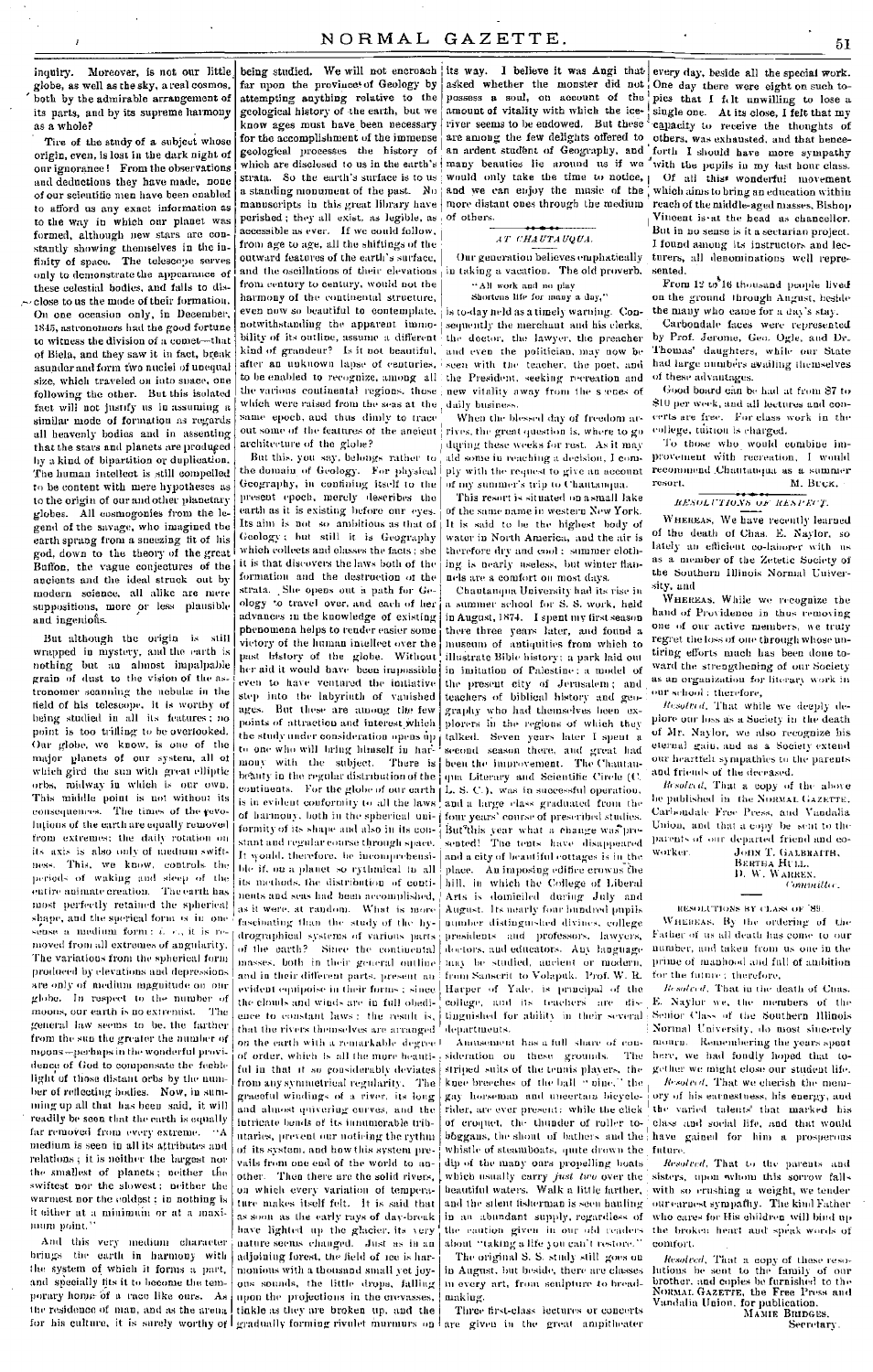## Normal Gazette.

.<br>Manazarta ingilan

PUBLISKED MONTHLY, At the Southern Illinois Normal University.<br>Subscription price 50 cents a year, in advance. J. T. GALBRAITH. I. T. GALBRAITH. L. E. BAIRD.<br>CALBRAITH & DAIRD,<br>EDITORS AND PUBLISHERS,<br>CARBONDALE, LLUNOIS.

Owing to the illness of Mr. Baird, the Socratic editor, the Socratic notes of this issue are curtailed.

There are some of the members of the Alumni, we are sorry to say, that still say by their action that "we don't care whether the GAZETTE lives or not." We need the hearty support of every member of that association, and we hope to have it by our November numher.

We are under many obligations to the Socratic Society for the recent substantial encouragement which we have received. We are very glad to know that the society appreciates the GAZETTE, and we will attempt to conduct the GAZETTE in such a manner as to merit the hearty support and co-operation of the societies. We have worked earnestly to forward the interests of the soeleties, and we are glad to know that our efforts are meeting with approval.

We are trying to better our paper with every issue. To do this we need<br>the aid of all. We want the name of every old student on our subscription book. We want notes about every old student, and we want you to tell us how you are getting along with your school, how you have conducted it, how the new method worked that you tried last week, etc. You may not think it interesting, but perhaps we can make something interesting out of it. Send along your subscription, your notes and your articles, and we will thank you for thom

The University display at the State fair attracted universal attention from the public and press. The same exhibit was presented to the visitors of the Jackson county fair and was a very interesting feature there. It consisted of a collection of seeds, minerals, insects, ducks, and woods from Southern Illinois, from Prof. French's department. A large and creditable display of crayon work from Miss Salter's department, and quite a variety of work from the training department. The 110 varieties of woods which were so lately prepared and were a part of the display, will be quite an addition to the University museum.

Would it not be a good idea for the societies to keep a "record book" which would contain the names of all the former members of the societies, and a simple note of where each spends the year? Of course, it would be impossible to get such information of the former members: but such a record should be hegun at once, and if need be, let a historian be added to the officers of the societies, whose duty it shall be to keep such a book. But one note per year would be necessary and that but brief, and in the years to come, when this record is an established fact, when each member makes a faithful report once a year, and the GAZETTE gives the information to each of the 4000 old students. it will never be said of you, "I wonder<br>what has become of A or B?" Prof. Buchanan has begun just such a record for the Alumni Association, and we would like to see it continued by the societies.

We take pleasure in presenting to our readers an article on entomology from the pen of Prof. French. He has made the subject a specialty, and is well known as a writer on entomological subjects, being a regular contributor to the Fruit Growers' Journal, Cobden. The Prairie Farmer, and entomological journals, and author of "French's Butterflies of the Esstern United States." He is also an occasional contributor to The Orange Judd Farmer. The Pacific Rural Press and others. Entomology is fast becoming a practical necessity. and it will be but a few years until it will be an indispensable study in our common schools. California, the great fruit State, has already taken the step, and others will doubtless follow. In regard to the study of entomology, we clip the following from the Pacific Rural Press, of California:

The position taken by California in The position takes by California to<br>introducing economic entromology as a study for the public schools is attractive<br>ing wide attention, and it is probable that California's example will be followed by other States. We pos our occasional contradict. The writes in<br>Favor of the measure to the Illinois<br>Fruit Growers' Journal. He states that A run crowers Journal. He states that no other State is so alive to the sub-<br>ject of protection of her crops as Cali-<br>fornia. How eutomology may be How entomology may be<br>theredneed in the Illinois at once introduced in the Illinois<br>schools, Prof. French shows in this

seneously<br>way:<br>what State always provides that zoology<br>shall be taught. Why not take a<br>fittle of the that is usually spent<br>the the shall shall or perfittle of the time that is usually sponting minals, or perimanist in simply classifying nuimals, or perimanist the publishead is located to learning the life history ording about the space of some of our common insteads? T the ship is would do more to make<br>the subject popular than anything else<br>that could be done, besides being a<br>great saving to the country in the<br>provention of the loss of erops.

provention of the loss of erops."<br>This strikes us a very sensible and<br>straightforward proposition, and we<br>trust it will be headed by the school<br>boards. Certainly California's experience, so far, in the value of awakening<br>e ence, so far, in the value of awakening<br>popular interest in economic entomology<br>gy is very satisfactory. Young prople<br>are easily won to it, and though it occurs<br>aims the teacher some extra work and<br>many hard problems, he i cool quite well if he is honest and does<br>not precleat to know more than he ac-<br>tradly does of the subject. Entomology<br>is an immense subject, but elementary<br>facts are soon acquired, and knowledge<br>comes rapidly to the patien

## $\begin{aligned} \begin{aligned} \textit{L} \end{aligned} & \begin{aligned} \textit{FINE} \end{aligned} & \begin{aligned} \textit{EXHIBIT.} \end{aligned} \end{aligned}$

The Carbondale Normal University To the Front.

### | Vincinnes (Ind.) Commercial.,

OLNEY, ILL., Sept. 25th, 1888. For enterprise and push and vim. the display of the Carbondale Normal University, in the Fine Art Hall, should be seen. It occupies one whole side of one section of the Fine Art Hall, and is such a magnificent display that it attracts universal attention. Among the notable features is the exhibit of grasses of Jackson county, thirty different varieties, minerals from all over the world, coal from Southern Illinois, seeds of all kinds, and insects in such a multitude that it is impossible to mention them here.

The most prominent feature is the display of 110 different varieties of wood of Southern Illinois. We have spoken of this display before, and it is really a marvel of beauty. Each variety is beautifully finished in oil and varnish and is a splendid representation of the glories of nature of Southern Illinois.

This institution has one of the most

notable exhibits. They get no premiums. It is all done for the credit of the State and to bring this educational institution to the attention of the public.

Only three weeks ago was the enterprise determined upon, yet with indomitable will and unequaled skill they accomplished a task that is a splendid credit to them.

There is a large selection of drawings from the drawing department of the University which gives a fine idea of the regular school work of this institution in the drawing department. There is also the same representation of the regular class work of the training department. This training department is formed especially for young teachers. who are required to teach three terms They before they can graduate. have pupils from six to twelve years of age from the first to the sixth grade. Regular superintendents are furnished for these teachers.

An act of the General Assembly of 1869 gave birth to this Normal school. The President is Dr. Robert Allyn, LL. D., and the faculty consists of over a dozen highly cultured and competent<br>instructors. The school has three departments-a Normal University, with .<br>two courses of study occupying four and three years respectively; a Grammar school, two vears, and a Training department. It is one of the most noted schools in the southwest, and is largely patronized from every section.

John T. Galbraith, editor of the Normal Gazette, is in charge of the display at the fair. He is a gentleman of cul ture and is justly proud of the educational institution he represents. Lot it be here stated that the Normal University is the leading institution of its kind, and is happily aided by a worthy and talented President and efficient .<br>faculty.

## $\label{thm:main} \begin{minipage}[c]{0.9\linewidth} \begin{minipage}[c]{0.9\linewidth} \begin{minipage}[c]{0.9\linewidth} \begin{minipage}[c]{0.9\linewidth} \end{minipage}[c]{0.9\linewidth} \begin{minipage}[c]{0.9\linewidth} \begin{minipage}[c]{0.9\linewidth} \end{minipage}[c]{0.9\linewidth} \begin{minipage}[c]{0.9\linewidth} \end{minipage}[c]{0.9\linewidth} \begin{minipage}[c]{0.9\linewidth} \end{minipage}[c]{0.9\linewidth} \begin{minipage}[c]{0.9\linewidth} \end{minipage}[c]{0.9\linewidth} \begin$

### (Barton's Free Press.)

The University exhibit in the Fine<br>Art Hall is one of the chief attractions of the fair, and is well worthy of the universal attentition which it attracts The magnificent display was to day. prepared for the State fair at Oluey, where it received many flattering compliments from the public and press. It was collected upon very short notice, under the supervision of Dr. Allyn, Trustee Ingersoll and Prof. French. It comes largely from the departments of Prof. French and Miss Salter, and occupies one whole side of the Fine Art Hall besides a table display in the middle running the whole length of the hall.

Prof. French's department is represented by a collection of minerals consisting of obout 100 different specimens, some of which are very valuable and rare; a collection of coal from different points in Southern Illinois; a collection of seeds comprising 75 different kinds: and a case of game birds collocted in Jackson county, order of Lamelliostres or ducks, which consist of about 40 different species. He also has on exhibition eight cases of insects of the order of beetles. But the part of Prof. French's display which attracts the most attention, perhaps, is his collection of native woods and grasses from Jackson county. The collection of grasses consists of 30 varieties, among which are some very beautiful and peculiar ones, varying from the Woolly Reen, twelve feet in height, to grass but four inches in height. The most prominent feature is the table of woods in the center of the hall, aggregating 110 different varieties. Each

the collection is a splendid representation of the glories of nature in Southern Illinois. We urge every visitor to the fair to make himself familliar with these woods, while he has the onnortunity, for they must be seen to be appreciated. Upon the center of the table of woods stands the model of Casar's bridge so noted in ancient history, which was presented to Prof. Jerome by the Casar class of '87.

Miss Salter's department consists of a large collection of drawings by her pupils, and a crayon portrait of Major Salter, her own work. The rabbits, "Harrison, Morton and Lincoln." by Miss Martha Montgomery, attract much attention: while a group of six pitures drawn by Miss Grace Burkett, challenges the admiration of all. Miss Salter may well be proud of her part of the University exhibit, as it is but an index of her regular class work.

Miss Ann C. Anderson, who is in charge of the training school, represents her department by some very neat and tastily arranged paper folding and outting work, and quite a creditable collection of 4th and 6th grade drawing and written work. This, also, Prof. Hull tells us, represents the regular class-work in the training school, and was not prepared for any special exhibit.

The University exhibit, taken as a whole, is by far the largest and most attractive display on the grounds, and reflects credit upon its management and upon the University from which it **oomies** 

Dr. Allyn, and those who had the matter in charge, merit the thanks of the Fair Association and the public for affording them the pleasure they have measing mean are preasure they have<br>had in viewing such a grand display<br>to-day. Mr. J. T. Galbraith has charge of this deportment, as he had at the State fair. He is winning celebrity as an editor.

Students should get their Prescriptions<br>Prepared at



HOLIDAY GOODS.

We have secured many Novelties, this year

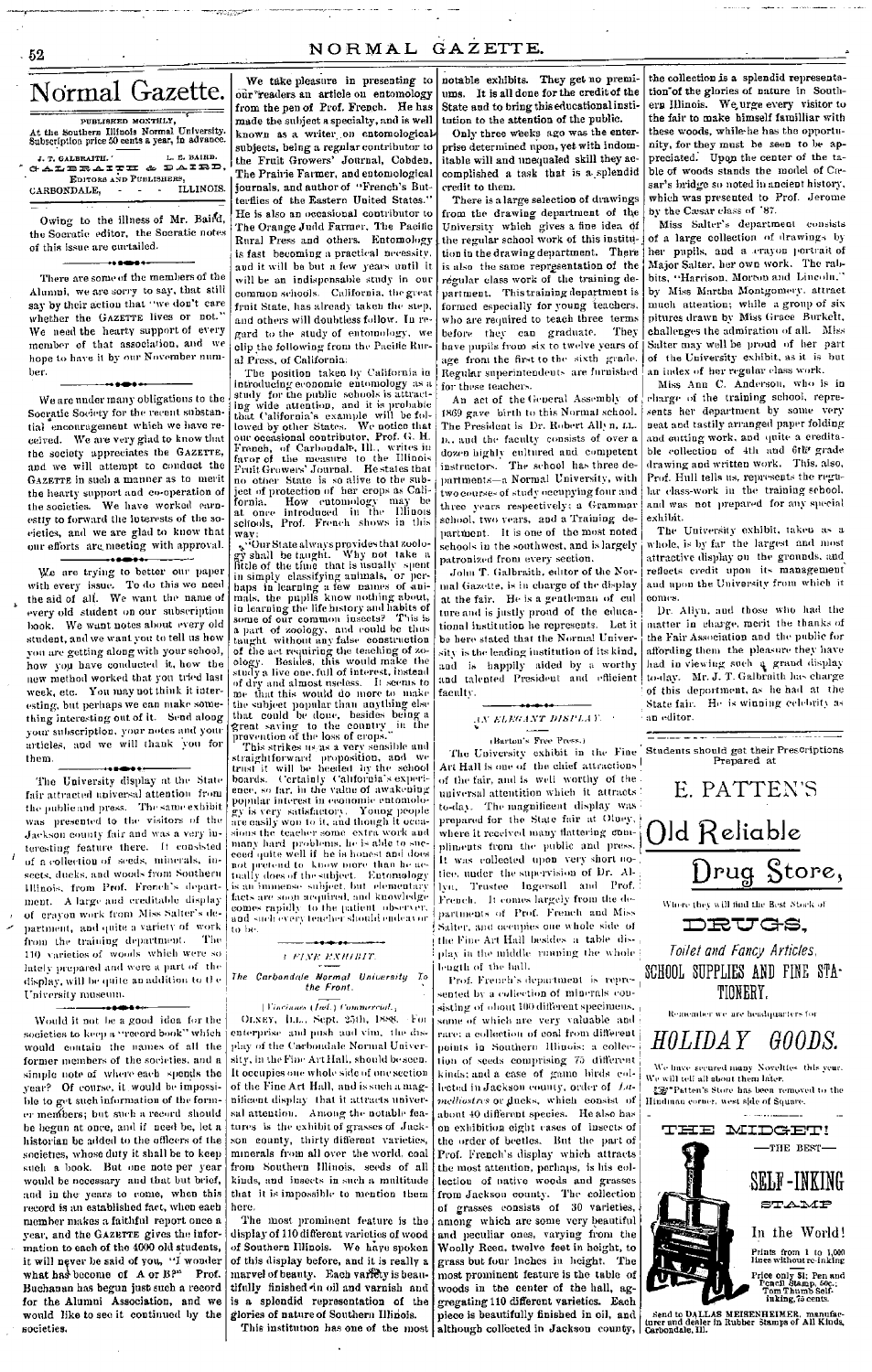## Hniversity Tottings.

Anna Kellom is teaching at Falmoth,  $\overline{\mathbf{m}}$ 

B. H. Moore is wielding the birchnear Calhoun, Ill.

Lowest prices in goods at Tait's. Curtis Monical reports that he is em-

ployed in a school pear Carmi. Ill. F. A. Louis is teaching a six months term at Pleasant Grove, Jasper county. TH.

Miss Tillie Salter attended the St. Louis exposition and fair, Oct. 6 to 8.

Best silk felt walking hats, \$1.00 at Tait's.

School was dismissed on Thursday and Friday, Oct. 11 and 12, for the Carbondale fair.

Prof. D. B. Parkinson attended the wedding of his brother, A. E. Parkinson, at Lebanon, Oct. 3.

ense of the M. E. church at East St. Louis, Oct. 1.

John F. B. Aird is having good suecess as principal of the Odin schools.

M. C. Moore is teaching near Calhoun this winter.

Maggie A. Smith, a student in '88, is at her home in Vincennes, Ind., this winter. She is just as lively now as when in school.

C. H. Alexander, after attending the State fair at Olney, went to Vincennes." Ind., to work with a nursery company of that place.

Prof. Inglis attended the funeral of i the late Chas. E. Navlor at Vandalia. Sept. 30.

Link Dowell is teaching near Carterville. His shadow is none the less, as the days go rolling by.

The finest dress goods in the city at

still increasing. Read his announcement on page 54.

phoid fever: but steadily improving under the efficient care of Dr. H. C. Mitehell.

his father's family, and taking in the fair.

Thursday, October 18. All the memhers of the board are expected to be present.

Best silk plush in all new shades at 75 cents per yard at Tait's.

As we go to press Mr. Geo. Hodge lies at the point of death with typhoid fever.

When you are writing to old school mates, do not forget to put in a word for The GAZETTE.

Prof. Melton expected to give our publishing house of Chicago. readers a free lesson in short-hand in 1 from the engravers.

Miss Ann C. Anderson was called to Thursday, Oct. 11. Louis, Sunday Oct. 14.

MARRIED-At Golconda, Ill., on Sep tember 30, Dr. E. B. Trovillion, of Columbus, and Miss Mima King. In the marriage of Miss King the school loses a student, and the Socratic society an Harvard University. efficient member. We extend our congratulations.

Reader, is your name, on the subscription list of the GAZETTEP If not, do nothesitate longer, but send your name with 50 cents, and have it visit you monthly.

Call on Prof. Melton, room 25 (new building), and learn something about short-hand, it will interest you.

The collection of drawings by Miss Grace Burkett, which were with the University display at the Olney and Capbondale fairs received niany deserved compliments.

When you have a note of interest about the old students, we would thank you kindly to give it to The GAZETTE readers. Let us hear from you.

Prof. Melton has something to say to every reader of The GAZETTE on page  $54$ 

Celia Perry is holding forth at the same place she taught last year, Mount Tabor school house, three and a half miles southeast of Carbondale.

Quite a large class of students are enrolled in the short-hand class of Prof. Melton. Read his advertisement on page 54.

Geo. W. Batson is not in school this Dr. Allyn returned from the confer-term, but expects to attend again the one of the M. E. church at East St., next term. He is now engaged in working up a S. of V. camp at this place.

> E. P. Trobaugh and wife have settled on a farm shout three miles and a half east of Carbondale, where they are pleased to meet any of their old friends and school-mates.



ZETETH SOCIETY "Learn to Labor and to Wait."

OFFICERS :<br>WILLIAM WALLIS, President.<br>John B. JACKSON, Vice President. John B. JACKSON, Ctev Freshield.<br>J. T. ELLIS, Recording Secretary.<br>ENNIE HENDRICKSON.Cor. Secretary. **W. M. TANQUARES, Treasurer.**<br>CHAS. M. GALBRATTH, Editor.<br>Theo. M. Sprecher, Assistant Editor. J. M. PARKINSON, Critie.<br>F. DANA GAGE, Chorister.

Tait's. A. J. Suyuer, who to consume Tait's. Tait's. The Society Prof. Melton's short-hand class is Makanda this year, visited the Society sorry to know that he has been having and the mass begin having the second term of the mass begin having the Frank Carpenter is all with ty- poor health since the began his school. Laura Harvey, a Zetetic of 87, is teaching in the intermediate grade of the Mt. Carmel schools this year. After leaving this University, she spent Charles Jerome was at home visiting one term at McKendree College, Lebsnon.

Emory S. Kingsbury is principal of The trustees will have a meeting on ' the Bellmout school this year.

Frank Treat entered upon the duties of chief rod-wielder at Makanda on October 1. During vacation he traveled in the interest of the Loomis National Library Association.

John A. Pugh is not with us, but is employing his intellect in the management of a school at Clairmont.

W. A. Nash has again changed quarters, and may now be found with. J. B. McClurg, a wholesale book and

H. A. Gilkinson, who expected to be this issue, but failed to get the plates, with as in society and school this year, has changed his mind and is teaching near Bellmont. It is a disappointthe bed-side of her brother Henry on | ment to not have him with us; but we He died at St. wish him much success with his school work.

> S. H. Goodall, class of '87, is performing the duties of first assistant in the Marion High School. It is rumored that Sam has an eye on a course at

> The marriage of Mr. Arthur E. Parkinson to Miss Mamie Plack, of Lebanon, on October 3, causes us to place the word "Married" beside the name of another Zetetic. The Society joins in wishing Mr. and Mrs. Parkinson the richest joy.



Superior in mechanism, ease of operation, speed, durability, and principle of construction. Fully warranted.

OVER 40.000 IN USE.

Full line of supplies, and finest linen papers for use on typewriters. Catalogue on application.

## WICKOFF, SEAMANS & BENEDICT.

### 308 North Sixth St.

Gentlemen: - This office has been<br>using the Type-Writer for many years,<br>and we have now in operation about<br>thirty machines. Our work is of a nature that subjects them to the severest tests, and from one experience we only have words of praise to offer. The amount of work accomplished is simply marvelous when compared with the old methods in use some years ago. We have no difficulty in making tifteen good copies at one writing, by the manifolding process, and as to speed in writing, comparison to pen and ink is writing, computation to permission. We have once to this conclusion.<br>absurd. As far as our experience goes,  $|W_C|$  have come to this conclusion.<br>we know of no other machine that we deficit examining all the latest machine would care to exchange the Type-iin the market. Yours truly, Writer for.

ST. LOUIS.

Gentlement - We wish to express our appreciation of the good qualities of the Remington Standard Type-Writers. The writer has used one of these machines for the past eleven years, being one of the first in St. Louis to purchase one. We now have three Remington Type-Writers in constant operation in our offices, and can state that we believe them to be the most durable, serviceable and easily operated machine in the market. We would not have anything in our office but the Remington. Yours truly.

L. M. RUMSEY MFG. CO.

C. B. SMITH. Manager for R. G. Dunn & Co., St. M. Rumsey, Secy., St. Louis, Lottis

W.O. Melton,Looal Dealer.

Any one buying a type-writer of Prof. Melton will receive a type-writing scholarship free

The sad news reaches us of the death of C. E. Naylor, who was such an ac tive and efficient member of our Society. He died on September 28. A special memorial service was held on October 5, at which time Prof. Inglismade a very practical talk to the Soeietv

Lily M. Houts, class of [83, is employed in the public schools of Olney. and is much appreciated as a teacher.

Ed. Houts, a student of '84-5, is now engaged in the drug-store of William<br>Bower, of Olney, Ill. He says he<br>thinks many times of his old student<br>friends, and wishes he could see them once again.

Gage is having trouble with her eyes.<br>Miss Gage started on Tuesday morning. mess one of the control of the control of the expects to have her eyes treated by an efficient occulist, and we hope to know the expect of the control of the control of the control of  $\mathbf{r}$ . ere long that she has<br>treated and a cure effected.



L. W. THROGMORTON. POLICE MAGISTRATE AND NOTARY FURLEY Insurance, Real Estate & Collection Ag'ey to Boird Building, North Side of Square CARB (NDALE) HATNOIS W. S. STORMENT. Fashionable Barber. All kinds of work done to order. Especial attention given to shampooning,<br>dycing, ladies' hairdressing, trimming bangs, SHOP IN BORGER'S BUILDING. We are sorry to know that Miss Dana  $_{\pm}$  [  $_{\pm}$  H  $_{\pm}$  Edwards, M, D, Treats all Diseases of the EYE. EAR. NOSE AND THROAT. CARBONDALE, ILL. J. Keesee, M. D. CARBONDALE, ILL. Office, second door north of the Edwards House, second door north of the Edwards<br>Residence, corner North Main street and<br>Normal avonue. and the G. W. Entsminger, D. D. S. REIDENT DENTIST. CARBONDALE.  $\mathbb{R}^2$ **ILLINOIS** OFFICE IN BORGER BUILDING.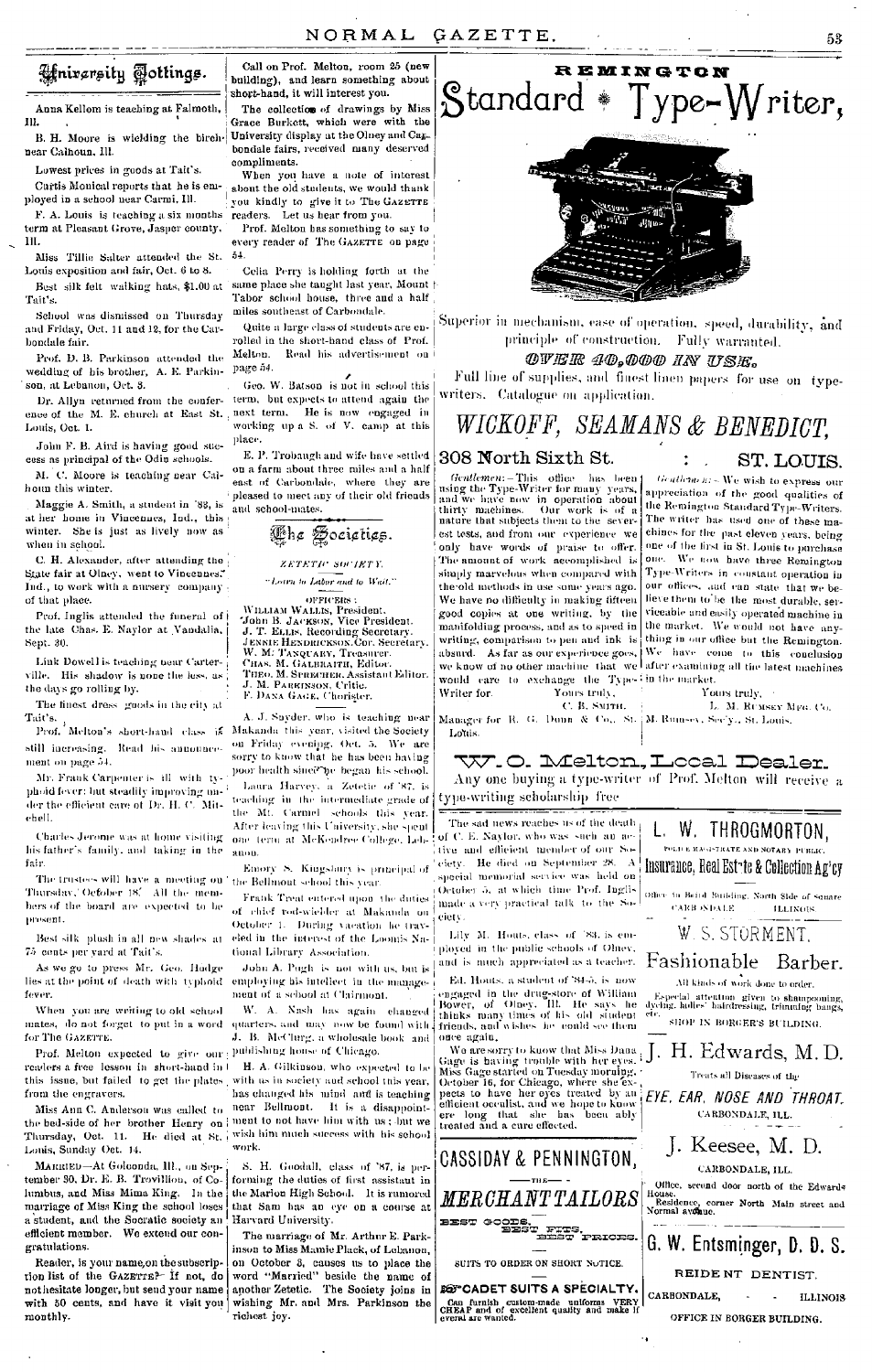Normal Short-Hand Institute. TEMPORARY BUILDING, SOUTHERN ILLINOIS STATE NORMAL UNIVERSITY, CARBONDALE, ILL. 口 Translation of the Above. This system has been awarded eleven  $\overline{H}$ gold medals and is now the most popular Formerly President and Principal of<br>SLOAN-DUPLOYAN SHORT-<br>HAND INSTITUTE,  $\mathsf{H}$ This system thoroughly removes all diffi-<br>culties in acquiring the art of Short-hand. W. O. MELTON, **PRINGIPAL**. method in all parts of the world, 国 It is taught in over one hundred of the St. Lonis, Mo It is the simplest, most rapid and logible,<br>and can be learned in half the time of any most popular schools in the United King-N other system. Any one possessing ordinary ability can, by devoting their spare-<br>mary ability can, by devoting their spare-<br>time to this method become a competent dom, and although it has only been in ∢ Individual Instructions in Short-Hand, Type-Writing on Either Remington, America about three years, it is now taught O in many of the most popular Colleges: reporter in three or four months, stay at Hammond or Caligraph, Punctuation and Business Forms. and Sloan Duplovan Schools have home and not loose an hour from their ب been established in St. Louis. Chicago. daily employment, as we teach it successfully by mail. Many have mastered it Cairo, Washington, D. C., and Marvville, from the text books without the aid of a School Open and Instruction Given from 9 A, M, to 9 P, M. Hours Arranged to Suit Pupils. Mo., and the system is now taught in some teacher. of the common schools, and more will soon Some of its great advantages are, nameadopt it. Besides the schools, there are ly: It is written regardless of line, thus œ doing away with position.<br>The insertion of vowels renders a tran-Students are not only taught how to write Short-Hand and manipulate the Type-writer, but each one is instructed many private teachers teaching it. Prof. C in actual Business Methods, taught how to give the Machine proper care and attention, and W. O. Melton introduced this system in script easy to make at any distance of thoroughly trained in Amanuenses and Reportorial work, so that before they this country, and is its most successful time, and it is practically better in every take positions they are competent and experienced teacher. He is sole agent for the system way than any other method in the world. in America, and will supply schools and Stenograpers and Type writers. private teachers with text-books. REVOLUTION IN *STAUHGHT BY MAIL.* Method is the Only One that can be Successfully Taught by Correspondence **MOST RAM AND LEGIBLE** For further Particulars, address Prof. W. O. MELTON, Box 247, CARBONDALE, ILLINOIS.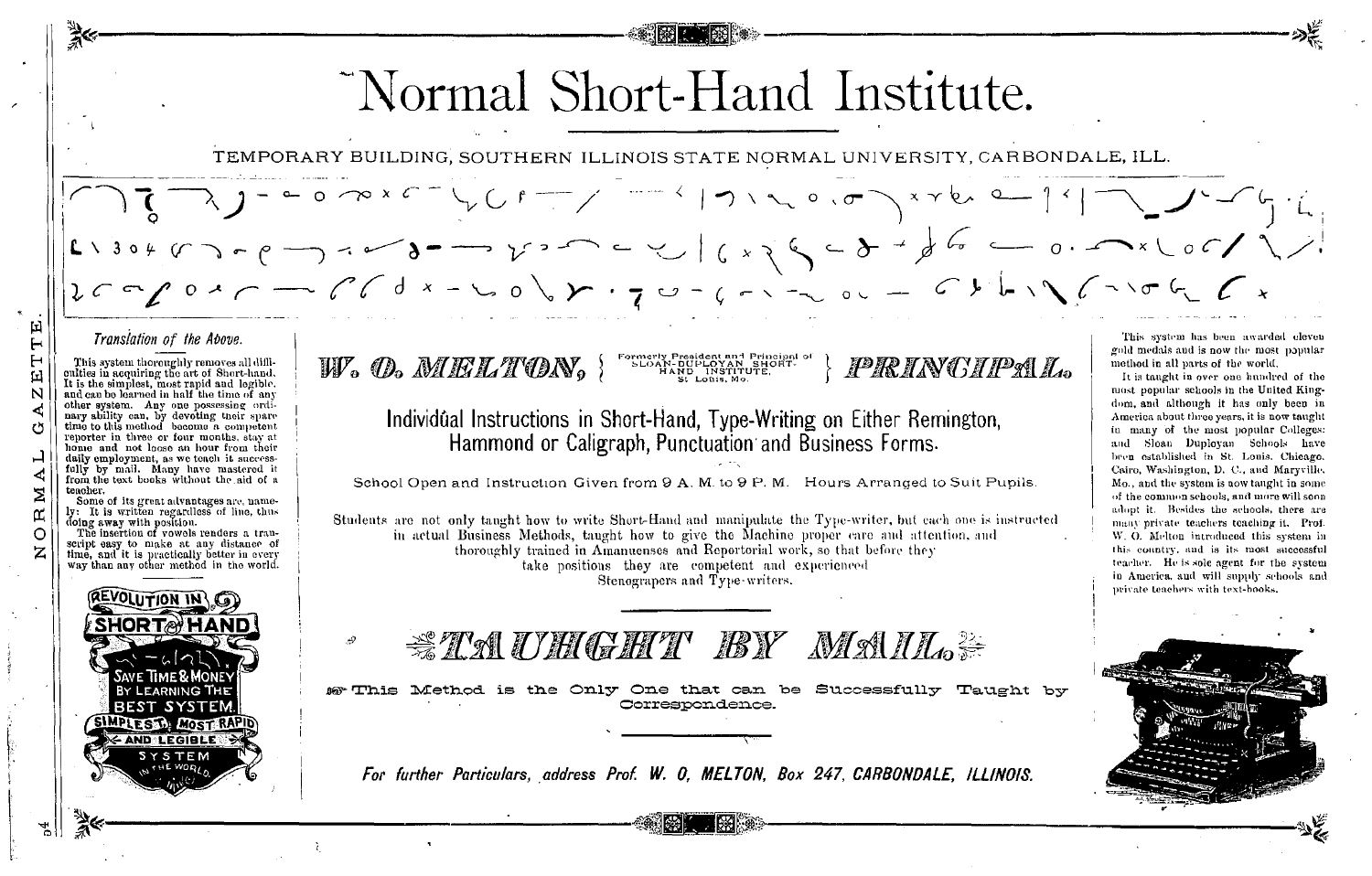## *Educational Glippings.*

The income of Oxford University for 1887 was \$326,000.

Japan has 250 newspapers, 1,000 miles of railway, and more than 2,000 miles of telegraph.

The London Academy declares that it is in France that the keenest love for poetry now manifests itself.

The enrollment in the public schools of this country for last year was 12. 000,000, with an average attendance of 8.000.000

The primary condition for the needed improvement in teaching is-that .we pay more for good than for poor teaching, and that we pay much better for good teaching than we now do.

Horace Mann said: "He is not worthy to have the care of children, cither as officer or teacher, whose heart does not yearn toward them with parental kindness and solicitude.' Horace was right.

This new age and time demand vastly more of men and women than ever before. Do we employ and pay for teachers competent to instruct this new generation for the new time and its larger duty? We ought to do this.

Gladstone's private library contains 15,000 volumes, and the venerable statesman can lay his hand upon any one book of them at a minute's notice.<br>"I haven't a single book," he says, "that I am not on intimate terms with.

Richard A. Proetor, the astronomer, who died at New York the other day of yellow fever, was once a Roman Catholic, it is said, but severed his connection with the church when the priests informed him that his views on scientific questions were contrary to its teachings.

Webster defines an expert as "one who has skill, experience, peculiar knowledge on certain subjects of in-<br>quiry in science, art, trade or the like." Worcester says an expert is "one who has experience, a person having skill, peculiar knowledge on certain subjects," according to these definitions ought not the teacher to be an expert in the profession for which he offers his services.

The women are coming to the front The women are coming to the front<br>as deductors in Illinos. Nearly all the<br>relations in our schools are women,<br>The Chicago Board of Education applied<br>pinted two women as assistant super-<br>noiw Mayor Roche has spentage, and<br>n WOMan on the Souncey Loom of<br>Education; and now Governor Ogleshy<br>has appointed two women as members has appointed two women as m<br>of the State Board of Education.

A soldier was wounded. His lifeblood was fast ebbing away. The surgeon sat by his side speechless for a full minute, and thought. In one minthe more the man was safe. An atten-<br>dant asked him, "What made you wait so long before you went to work?" "I knew the man had at least two minutes to live." he said, "and I took one of these minutes to think what to do.' He did think, and when he acted did just the right thing, and saved the soldier's life. "Be sure you are right, and then go ahead," is a grand old saying, worthy of a place in every school-teacher's understanding. "But we can't always be sure." somebody says. Well, then, be as sure as you can. That will be doing better than thousands.



# Southern Illinois Normal University

## IS A STATE SCHOOL.

GEGULARLY chartered by the General Assembly, and supported by the State treas-<br>A my. It is specifically authorized and empowered to instruct in all the same signal higher branches of live higher branches of knowledge, and is required to do this with the purpose of preparing young men and young women to be teachers in the public schools of the nation.

## IT HAS SEVEN DEPARTMENTS

And fifteen Teachers, Professors and Lecturers, who use the best methods of instruction, and the newest and best books and apparatus.

It has the best Library of any Normal School in the nation, and a Laboratory and Museum equal to any. Its students are young men and women from nearly the whole of Illinois, and some are from other States, and they are as orderly, as enterprising, as progressive and as enthusiastic as any body of learners in any part of the world.

The University is prepared to give Instruction in Type-writing on the Caligraph--the Best Machine in the Country.

## TUITION IS FREE.

To all who give their word of honor to teach in the Public Schools of Illinois. A small fee for incidental expenses is charged. When a person does not wish to teach the tuition is, in the Fall term \$9, \$6 and \$4, in the Winter and Spring terms, each, \$6, \$4 and \$3. Incidentals, \$3 and \$2.

TERMS BEGIN AS FOLLOWS: Fall term, second Monday in September; Winter term, last Monday in December or first Monday in January; Spring term, third or fourth Monday in March. Commencement, second or third Thursday in June.

Send for circulars, catalogue, or information to the Principal,

1

ROBERT ALLYN. LL.D.

<u>IA IA IA IA IA</u>

E. J. INGERSOLL, Sec'y Board Trustees.

CARBONDALE, ILL

55